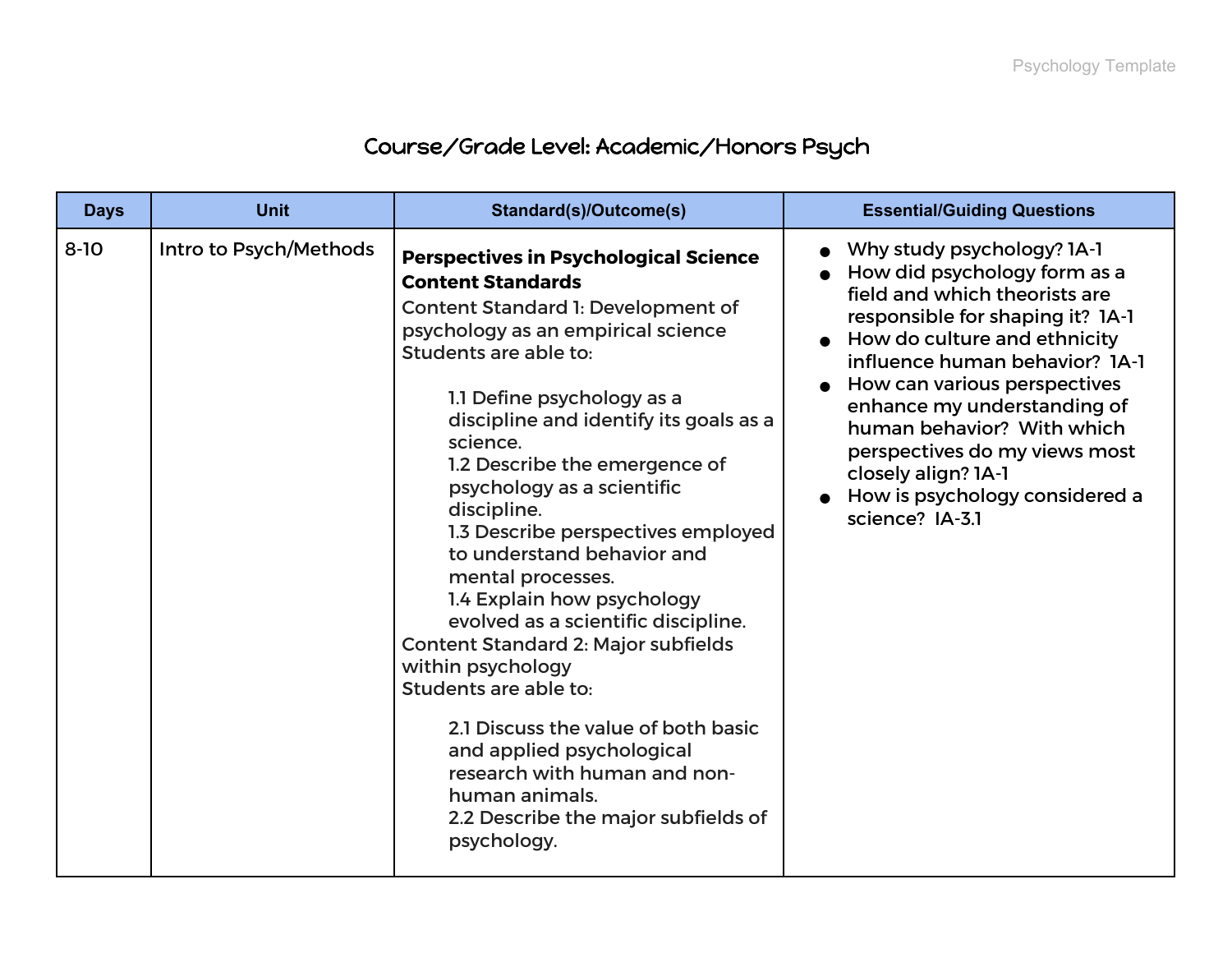| 2.3 Identify the important role<br>psychology plays in benefiting<br>society and improving people's<br>lives.                                                                                                                                                                                                                                                                                                                                                                 |  |
|-------------------------------------------------------------------------------------------------------------------------------------------------------------------------------------------------------------------------------------------------------------------------------------------------------------------------------------------------------------------------------------------------------------------------------------------------------------------------------|--|
| <b>Research Methods, Measurement, and</b><br><b>Statistics Content Standards</b>                                                                                                                                                                                                                                                                                                                                                                                              |  |
| <b>Content Standard 1: Research methods</b><br>and measurements used to study<br>behavior and mental processes<br>Students are able to:                                                                                                                                                                                                                                                                                                                                       |  |
| 1.1 Describe the scientific method<br>and its role in psychology.<br>1.2 Describe and compare a variety<br>of quantitative (e.g., surveys,<br>correlations, experiments) and<br>qualitative (e.g., interviews,<br>narratives, focus groups) research<br>methods.<br>1.3 Define systematic procedures<br>used to improve the validity of<br>research findings, such as external<br>validity.<br>1.4 Discuss how and why<br>psychologists use non-human<br>animals in research. |  |
| <b>Content Standard 2: Ethical issues in</b><br>research with human and non-human<br>animals<br>Students are able to:                                                                                                                                                                                                                                                                                                                                                         |  |
| 2.1 Identify ethical standards                                                                                                                                                                                                                                                                                                                                                                                                                                                |  |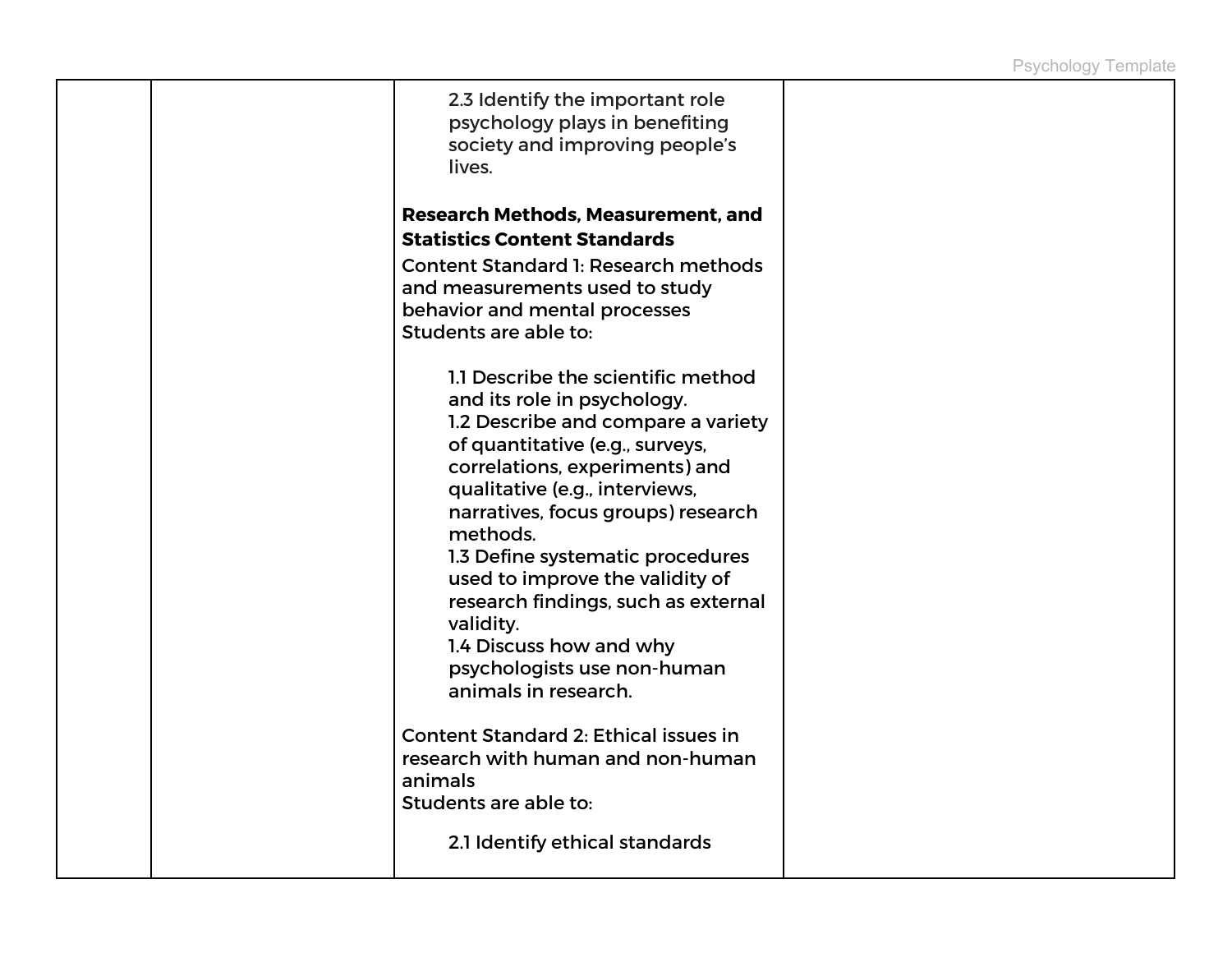|          |                                               | psychologists must address<br>regarding research with human<br>participants.<br>2.2 Identify ethical guidelines<br>psychologists must address<br>regarding research with non-<br>human animals.<br>Content Standard 3: Basic concepts of<br>data analysis<br>Students are able to:<br>3.1 Define descriptive statistics and<br>explain how they are used by                                                                                                                                                                                                       |                                                             |
|----------|-----------------------------------------------|-------------------------------------------------------------------------------------------------------------------------------------------------------------------------------------------------------------------------------------------------------------------------------------------------------------------------------------------------------------------------------------------------------------------------------------------------------------------------------------------------------------------------------------------------------------------|-------------------------------------------------------------|
|          |                                               | psychological scientists.<br>3.2 Define forms of qualitative data<br>and explain how they are used by<br>psychological scientists.<br>3.3 Define correlation coefficients<br>and explain their appropriate<br>interpretation.<br>3.4 Interpret graphical<br>representations of data as used in<br>both quantitative and qualitative<br>methods.<br>3.5 Explain other statistical<br>concepts, such as statistical<br>significance and effect size.<br>3.6 Explain how validity and<br>reliability of observations and<br>measurements relate to data<br>analysis. |                                                             |
| $8 - 10$ | <b>Biological Basis to</b><br><b>Behavior</b> | <b>Biological Bases of Behavior Content</b>                                                                                                                                                                                                                                                                                                                                                                                                                                                                                                                       | • What is the relationship between<br>biology and behavior? |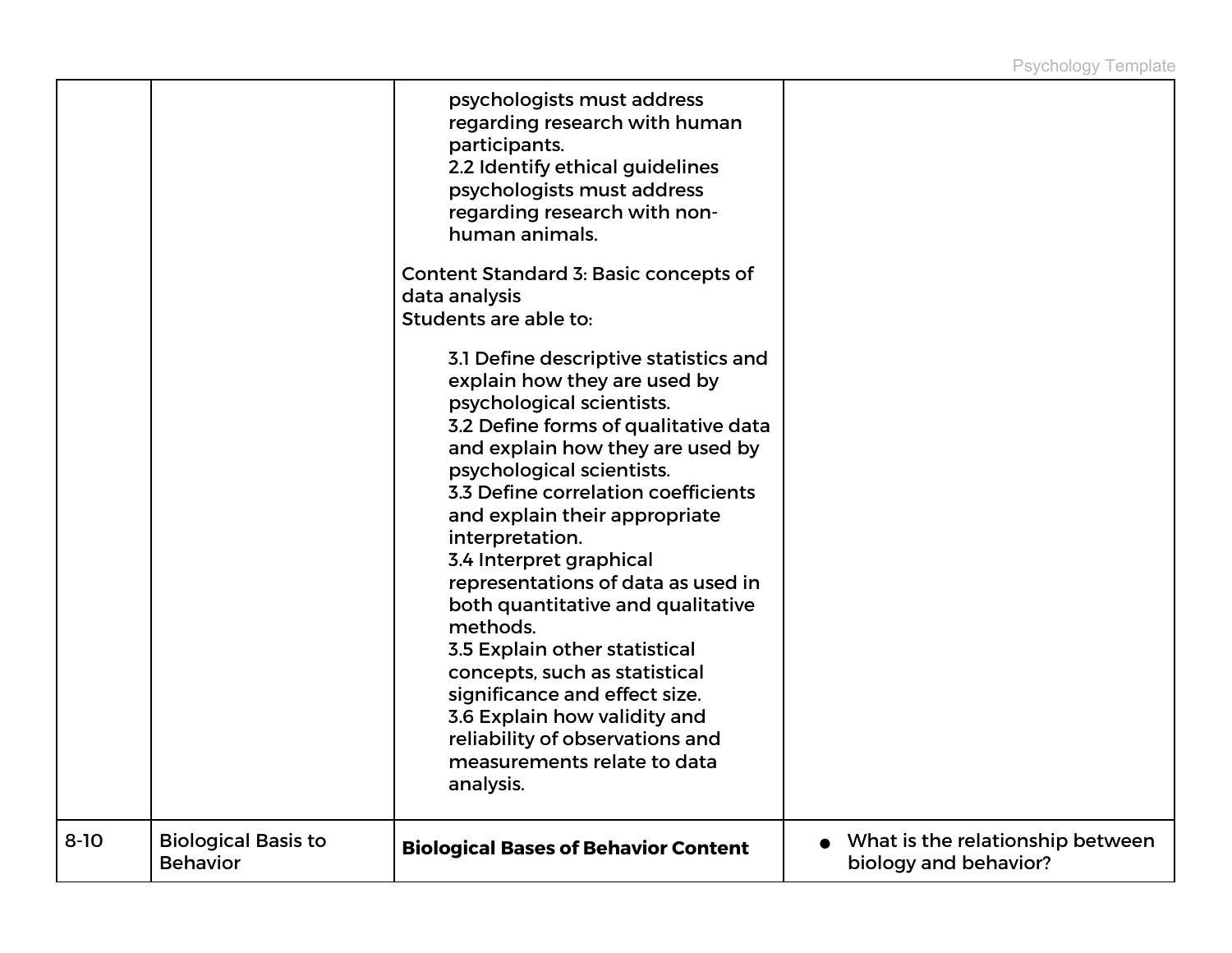|  | <b>Standards</b><br><b>Content Standard 1: Structure and</b><br>function of the nervous system in<br>human and non-human animals<br>Students are able to:<br>1.1 Identify the major divisions and<br>subdivisions of the human nervous<br>system.<br>1.2 Identify the parts of the neuron<br>and describe the basic process of<br>neural transmission.<br>1.3 Differentiate between the<br>structures and functions of the<br>various parts of the central nervous<br>system.<br>1.4 Describe lateralization of brain<br>functions.<br>1.5 Discuss the mechanisms of, and<br>the importance of, plasticity of the<br>nervous system.<br><b>Content Standard 2: Structure and</b><br>function of the endocrine system<br>Students are able to:<br>2.1 Describe how the endocrine<br>glands are linked to the nervous<br>system.<br>2.2 Describe the effects of<br>hormones on behavior and mental<br>processes.<br>2.3 Describe hormone effects on<br>the immune system. | How do various brain structures<br>help to control our everyday<br>perceptions, emotions, sensations,<br>and motivations?<br>What methods are used to<br>acquire information about the<br>brain?<br>What was the significance of<br><b>Phineas Gage's accident?</b><br>• What role do neurotransmitters<br>play in behaviors, motivation, and<br>mood? |
|--|-------------------------------------------------------------------------------------------------------------------------------------------------------------------------------------------------------------------------------------------------------------------------------------------------------------------------------------------------------------------------------------------------------------------------------------------------------------------------------------------------------------------------------------------------------------------------------------------------------------------------------------------------------------------------------------------------------------------------------------------------------------------------------------------------------------------------------------------------------------------------------------------------------------------------------------------------------------------------|--------------------------------------------------------------------------------------------------------------------------------------------------------------------------------------------------------------------------------------------------------------------------------------------------------------------------------------------------------|
|--|-------------------------------------------------------------------------------------------------------------------------------------------------------------------------------------------------------------------------------------------------------------------------------------------------------------------------------------------------------------------------------------------------------------------------------------------------------------------------------------------------------------------------------------------------------------------------------------------------------------------------------------------------------------------------------------------------------------------------------------------------------------------------------------------------------------------------------------------------------------------------------------------------------------------------------------------------------------------------|--------------------------------------------------------------------------------------------------------------------------------------------------------------------------------------------------------------------------------------------------------------------------------------------------------------------------------------------------------|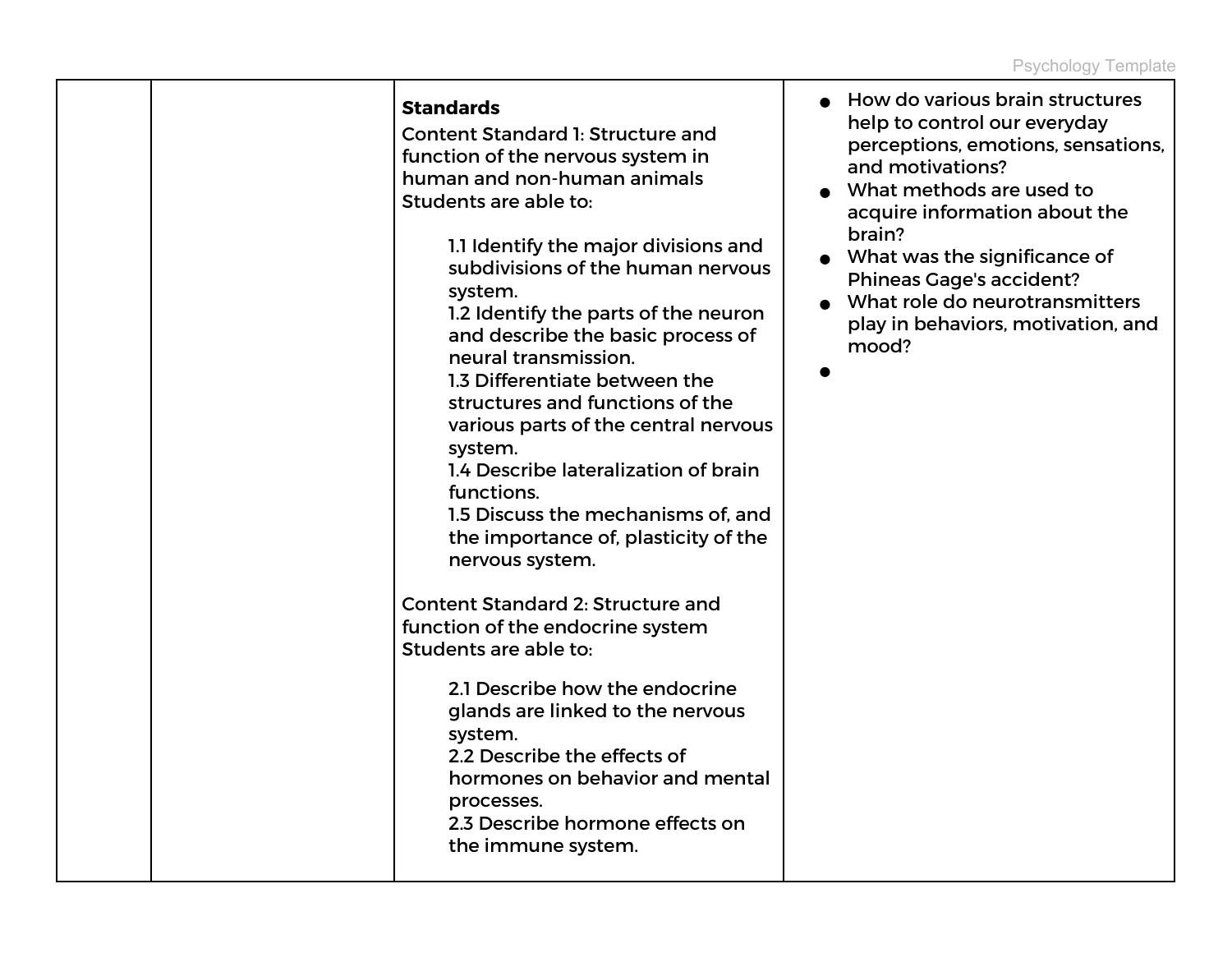|  | <b>Content Standard 3: The interaction</b><br>between biological factors and<br>experience<br>Students are able to:                                                                                                                                                                                       |  |
|--|-----------------------------------------------------------------------------------------------------------------------------------------------------------------------------------------------------------------------------------------------------------------------------------------------------------|--|
|  | 3.1 Describe concepts in genetic<br>transmission.<br>3.2 Describe the interactive effects<br>of heredity and environment.<br>3.3 Explain how evolved<br>tendencies influence behavior.                                                                                                                    |  |
|  | Content Standard 4: Methods and issues<br>related to biological advances<br>Students are able to:                                                                                                                                                                                                         |  |
|  | 4.1 Identify tools used to study the<br>nervous system.<br>4.2 Describe advances made in<br>neuroscience.<br>4.3 Discuss issues related to<br>scientific advances in neuroscience and<br>genetics.<br><b>Sensation and Perception Content</b><br><b>Standards</b><br>Content Standard 1: The processes of |  |
|  | sensation and perception<br>Students are able to:                                                                                                                                                                                                                                                         |  |
|  | 1.1 Discuss processes of sensation<br>and perception and how they<br>interact.<br>1.2 Explain the concepts of<br>threshold and adaptation.                                                                                                                                                                |  |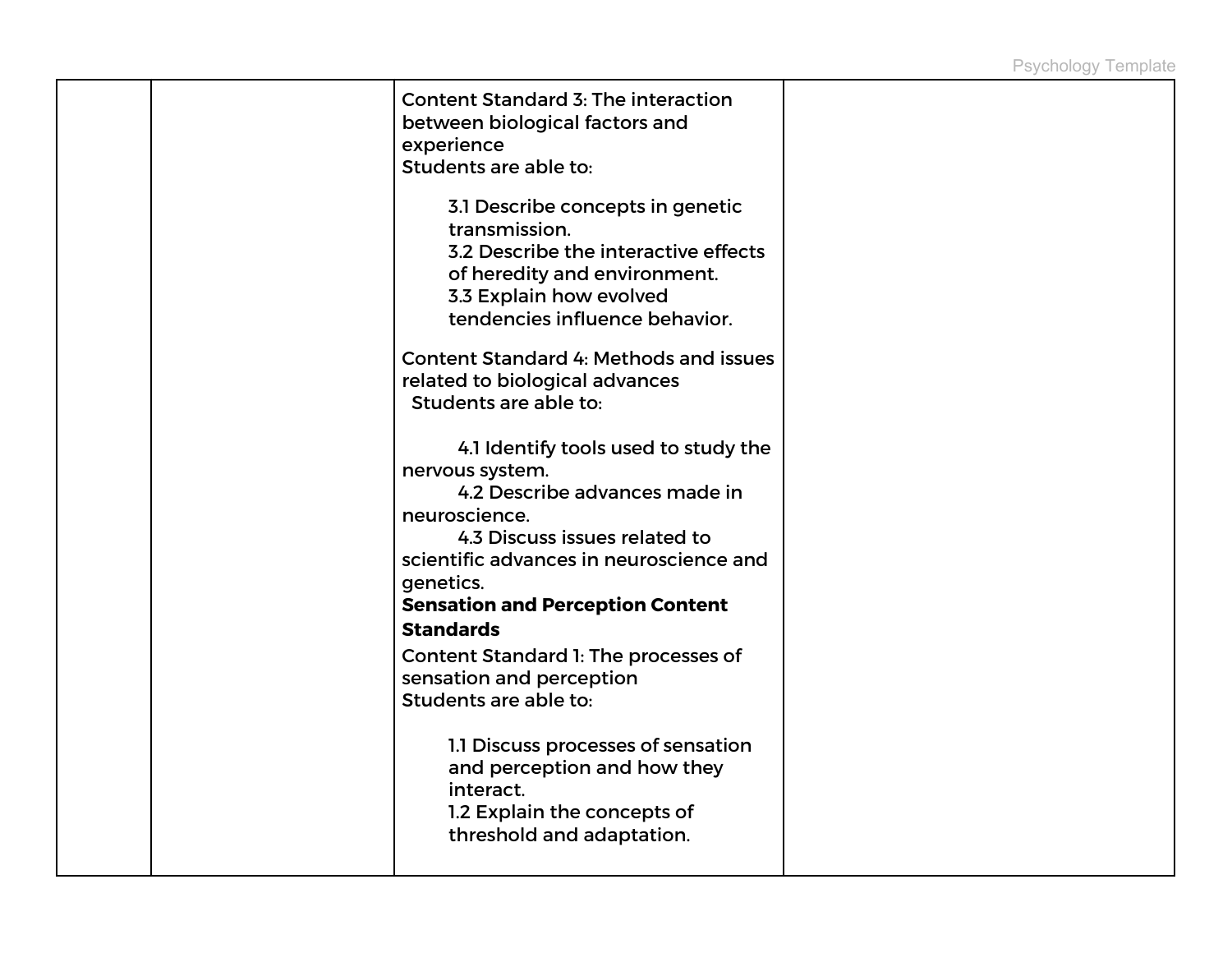| Content Standard 2: The capabilities<br>and limitations of sensory processes<br>Students are able to:                                                                                                                                                                                                                                                                                                                                                                                                     |  |
|-----------------------------------------------------------------------------------------------------------------------------------------------------------------------------------------------------------------------------------------------------------------------------------------------------------------------------------------------------------------------------------------------------------------------------------------------------------------------------------------------------------|--|
| 2.1 List forms of physical energy for<br>which humans and non-human<br>animals do and do not have<br>sensory receptors.<br>2.2 Describe the visual sensory<br>system.<br>2.3 Describe the auditory sensory<br>system.<br>2.4 Describe other sensory systems,<br>such as olfaction, gustation, and<br>somesthesis (e.g., skin senses,<br>kinesthesis, and vestibular sense).<br>Content Standard 3: Interaction of the<br>person and the environment in<br>determining perception<br>Students are able to: |  |
| 3.1 Explain Gestalt principles of<br>perception.<br>3.2 Describe binocular and<br>monocular depth cues.<br>3.3 Describe the importance of<br>perceptual constancies.<br>3.4 Describe perceptual illusions.<br>3.5 Describe the nature of<br>attention.<br>3.6 Explain how experiences and<br>expectations influence perception.                                                                                                                                                                           |  |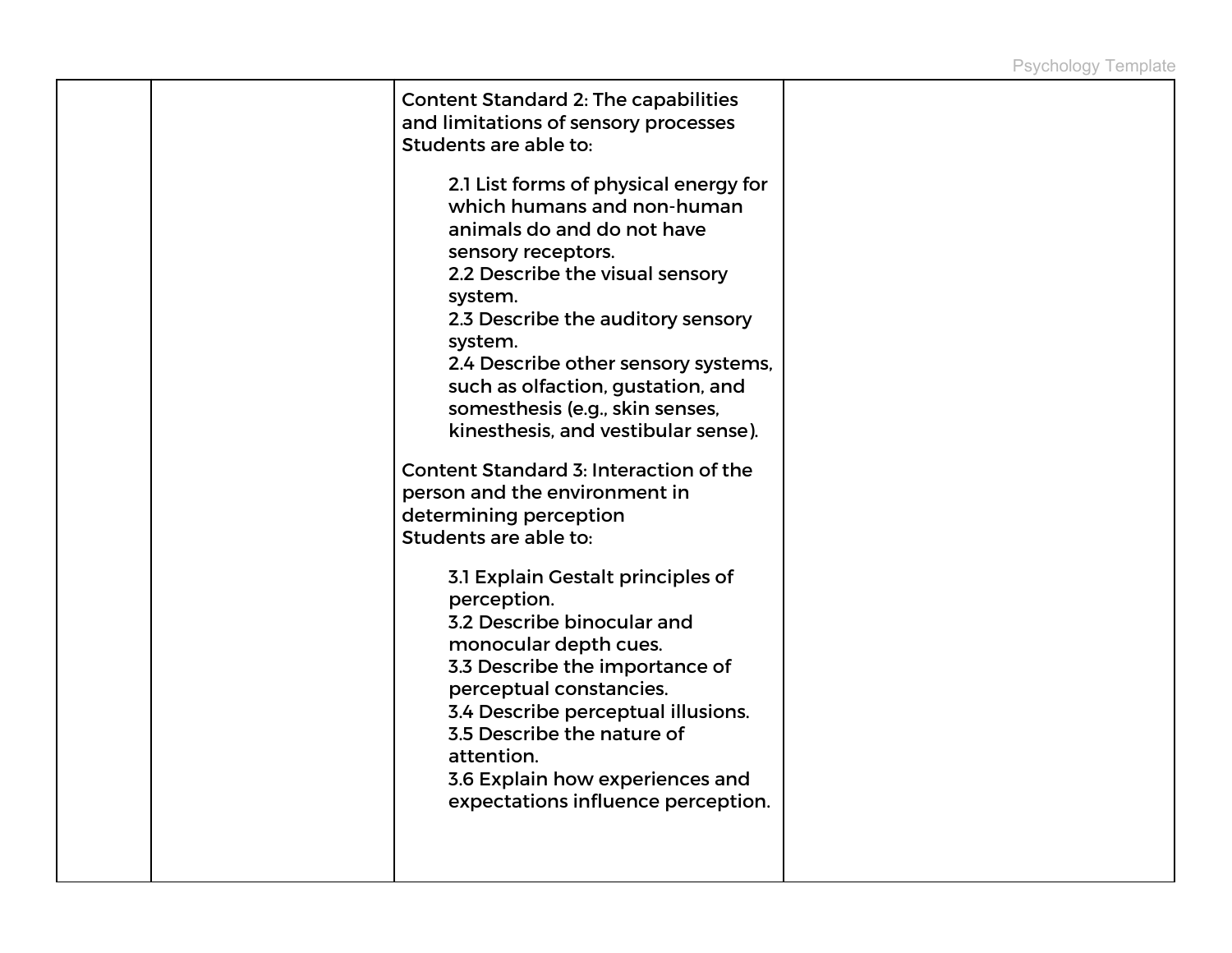| $6 - 8$ | <b>Consciousness and its</b><br><b>Variations</b> | <b>Consciousness Content Standards</b><br>Content Standard 1: The relationship<br>between conscious and unconscious<br>processes<br>Students are able to:<br>1.1 Identify states of consciousness.<br>1.2 Distinguish between processing<br>which is conscious (i.e., explicit)<br>and other processing which<br>happens without conscious<br>awareness (i.e., implicit).<br><b>Content Standard 2: Characteristics of</b><br>sleep and theories that explain why we<br>sleep and dream<br>Students are able to: | • What are the states of<br>consciousness?<br>• Why is sleep essential to behavior?<br>• What occurs during the stages of<br>NREM & REM sleep?<br>• What are the major sleep<br>disorders, and how do they<br>impact behavior & health?<br>• What do we dream about?<br>Why do we dream & what are the<br>major dream theories? |
|---------|---------------------------------------------------|------------------------------------------------------------------------------------------------------------------------------------------------------------------------------------------------------------------------------------------------------------------------------------------------------------------------------------------------------------------------------------------------------------------------------------------------------------------------------------------------------------------|---------------------------------------------------------------------------------------------------------------------------------------------------------------------------------------------------------------------------------------------------------------------------------------------------------------------------------|
|         |                                                   | 2.1 Describe the circadian rhythm<br>and its relation to sleep.<br>2.2 Describe the sleep cycle.<br>2.3 Compare theories about the<br>functions of sleep.<br>2.4 Describe types of sleep<br>disorders.<br>2.5 Compare theories about the<br>functions of dreams.<br><b>Content Standard 3: Categories of</b><br>psychoactive drugs and their effects                                                                                                                                                             |                                                                                                                                                                                                                                                                                                                                 |
|         |                                                   | Students are able to:<br>3.1 Characterize the major                                                                                                                                                                                                                                                                                                                                                                                                                                                              |                                                                                                                                                                                                                                                                                                                                 |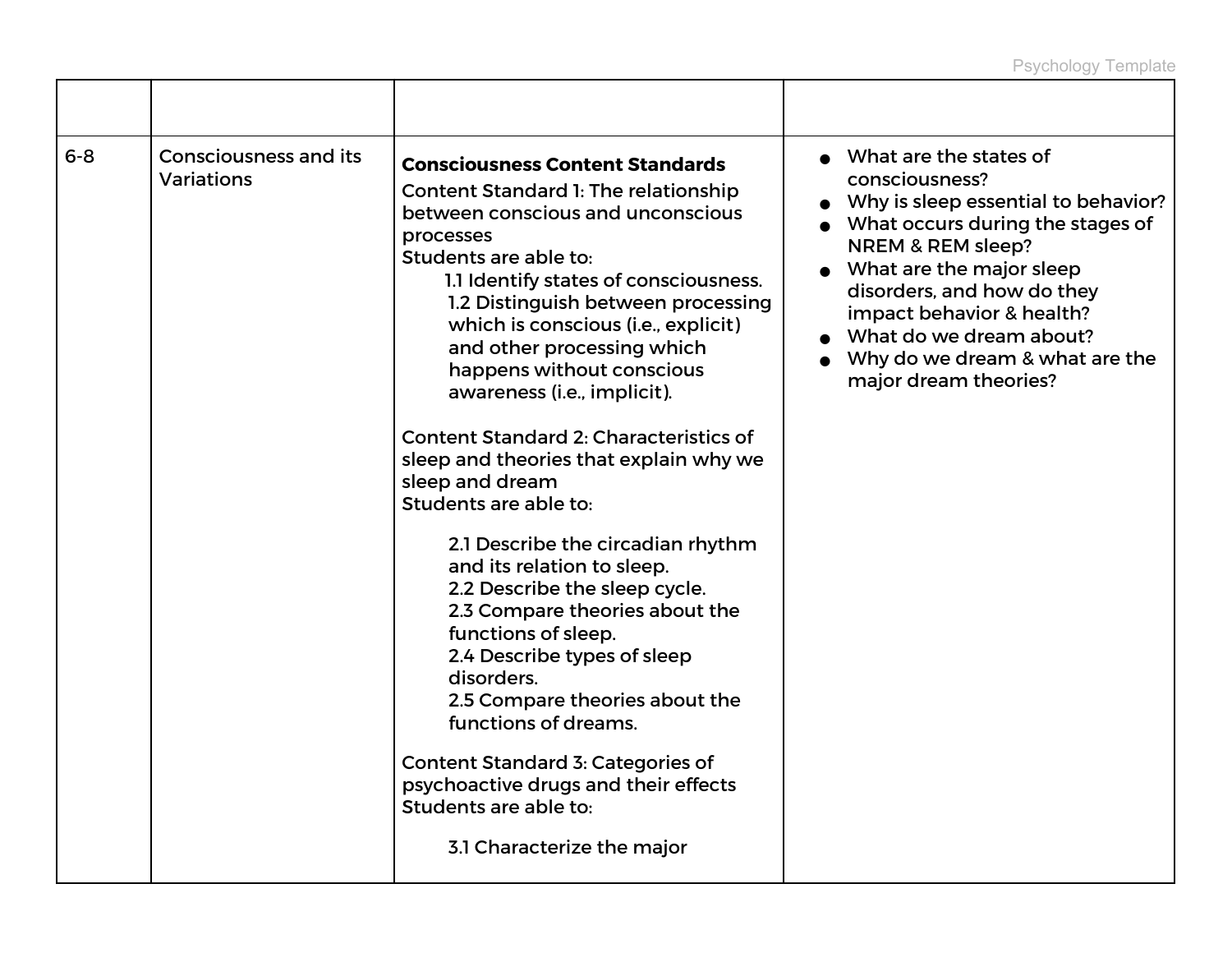|    |                              | categories of psychoactive drugs<br>and their effects.<br>3.2 Describe how psychoactive<br>drugs act at the synaptic level.<br>3.3 Evaluate the biological and<br>psychological effects of<br>psychoactive drugs.<br>3.4 Explain how culture and<br>expectations influence the use and<br>experience of drugs.<br>Content Standard 4: Other states of<br>consciousness<br>Students are able to:<br>4.1 Describe meditation and<br>relaxation<br>and their effects.<br>4.2 Describe hypnosis and<br>controversies surrounding its nature<br>and use.<br>4.3 Describe flow states. |                                                                                                                                                                                    |
|----|------------------------------|----------------------------------------------------------------------------------------------------------------------------------------------------------------------------------------------------------------------------------------------------------------------------------------------------------------------------------------------------------------------------------------------------------------------------------------------------------------------------------------------------------------------------------------------------------------------------------|------------------------------------------------------------------------------------------------------------------------------------------------------------------------------------|
| 10 | Learning and<br>Intelligence | <b>Learning Content Standards</b><br><b>Content Standard 1: Classical</b><br>conditioning<br>Students are able to:                                                                                                                                                                                                                                                                                                                                                                                                                                                               | How do behavioral psychologists<br>explain human behavior?<br>How are human behaviors<br>classically conditioned?<br>How can aversive conditioning be<br>effective for eliminating |
|    |                              | 1.1 Describe the principles of<br>classical conditioning.<br>1.2 Describe clinical and<br>experimental examples of classical                                                                                                                                                                                                                                                                                                                                                                                                                                                     | undesirable behaviors? (Is this like<br>A Clockwork Orange? The<br>wording here is strange)<br>Is punishment an effective tool for<br>learning?                                    |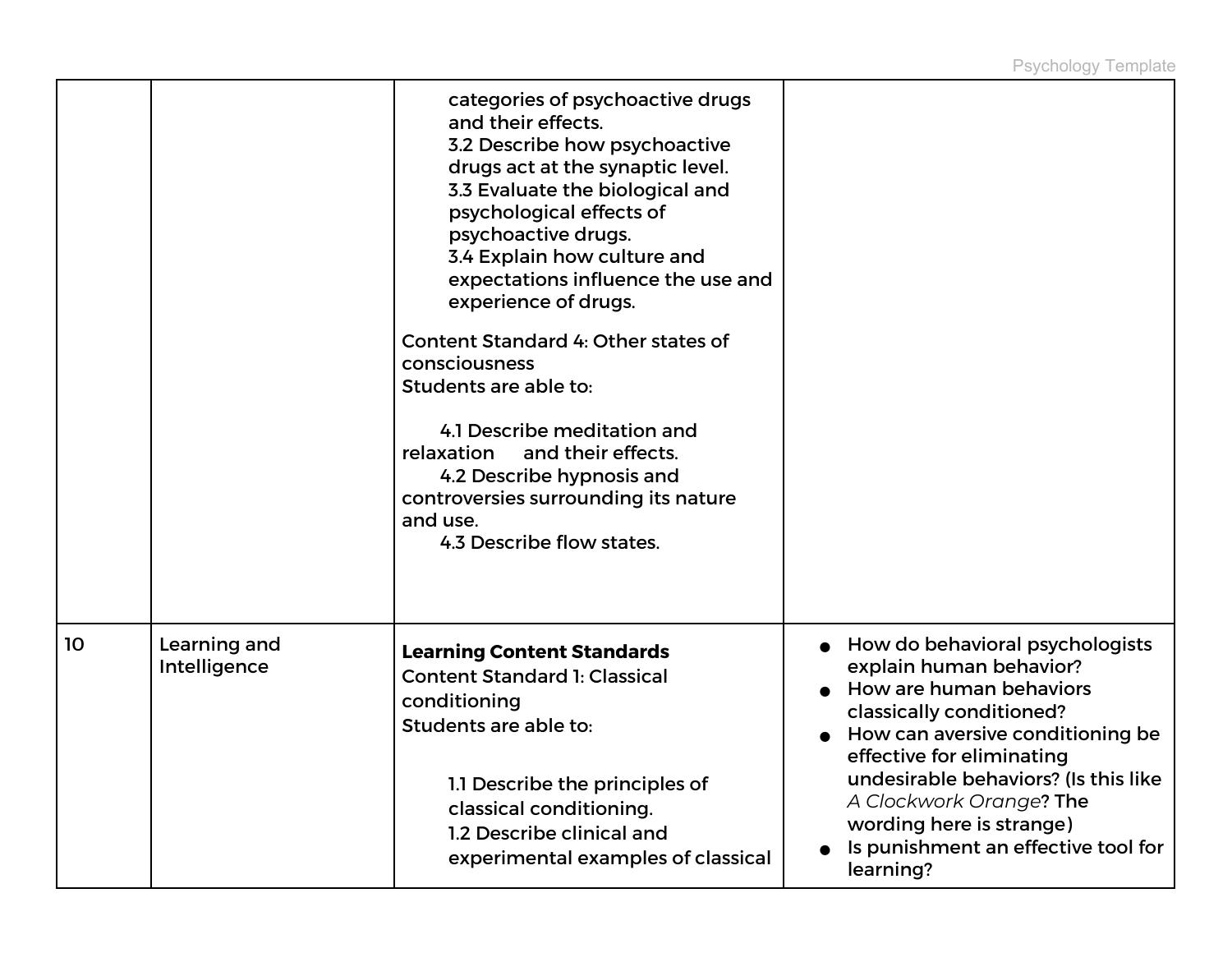|         |                               | conditioning.<br>1.3 Apply classical conditioning to<br>everyday life.<br><b>Content Standard 2: Operant</b>                                                                                                                                                                                                                                                                                                                                                                     | • What behaviors would most likely<br>be acquired through modeling?                                                            |
|---------|-------------------------------|----------------------------------------------------------------------------------------------------------------------------------------------------------------------------------------------------------------------------------------------------------------------------------------------------------------------------------------------------------------------------------------------------------------------------------------------------------------------------------|--------------------------------------------------------------------------------------------------------------------------------|
|         |                               | conditioning<br>Students are able to:                                                                                                                                                                                                                                                                                                                                                                                                                                            |                                                                                                                                |
|         |                               | 2.1 Describe the Law of Effect.<br>2.2 Describe the principles of<br>operant conditioning.<br>2.3 Describe clinical and<br>experimental examples of operant<br>conditioning.<br>2.4 Apply operant conditioning to<br>everyday life.<br>Content Standard 3: Observational and<br>cognitive learning<br>Students are able to:<br>3.1 Describe the principles of<br>observational and cognitive<br>learning.<br>3.2 Apply observational and<br>cognitive learning to everyday life. |                                                                                                                                |
|         |                               |                                                                                                                                                                                                                                                                                                                                                                                                                                                                                  |                                                                                                                                |
| $5 - 7$ | <b>Motivation and Emotion</b> | <b>Motivation Content Standards</b><br>Content Standard 1: Perspectives on<br>motivation                                                                                                                                                                                                                                                                                                                                                                                         | How do psychologists explain the<br>process of emotional acquisition?<br>What is the link between<br>emotional arousal and the |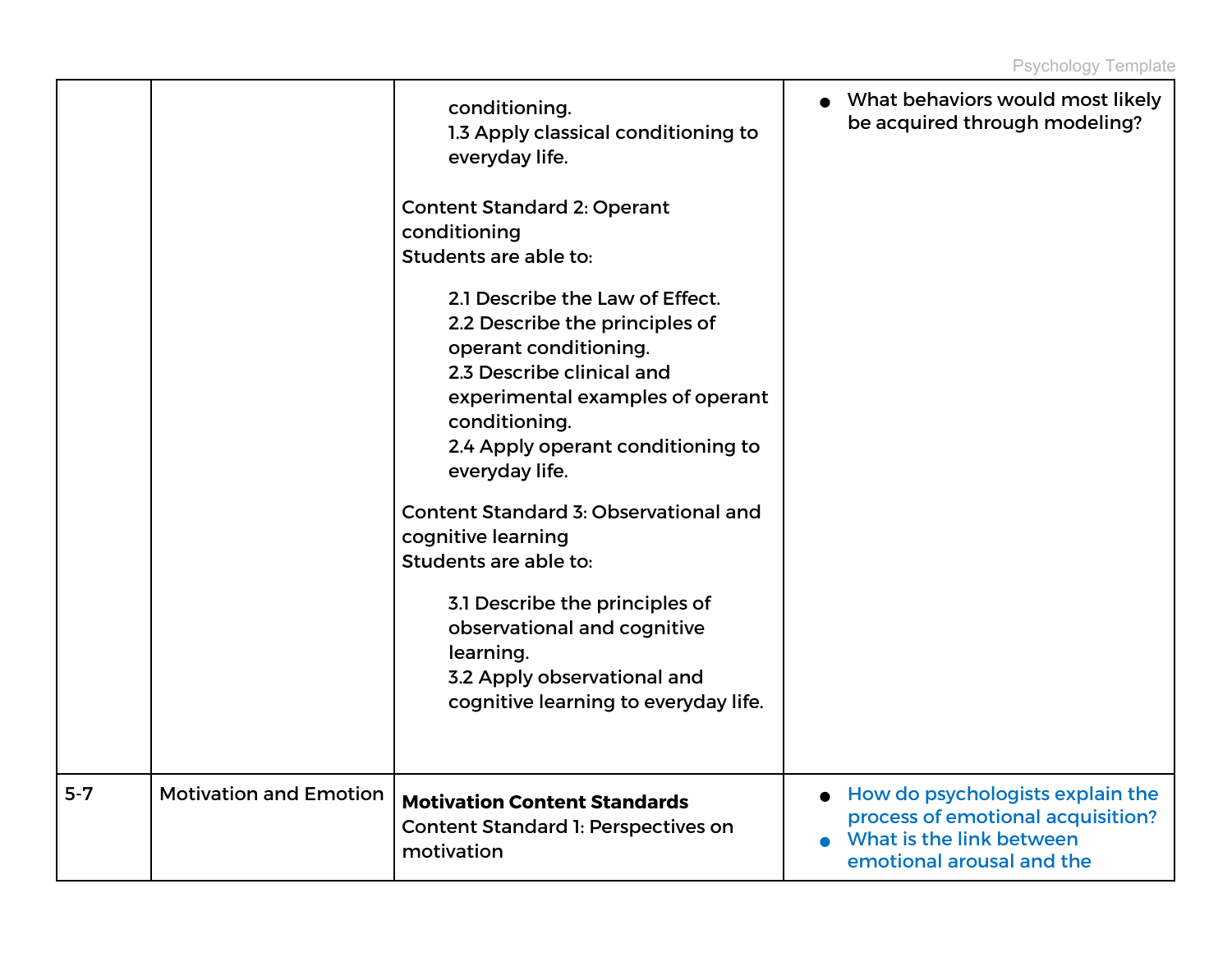| Students are able to:<br>1.1 Explain biologically based<br>theories of motivation.<br>1.2 Explain cognitively based<br>theories of motivation.<br>1.3 Explain humanistic theories of<br>motivation.<br>1.4 Explain the role of culture in<br>human motivation. | autonomic nervous systems?<br>How do emotions activate<br>$\bullet$<br>different physiological, affective,<br>cognitive, and behavioral<br>responses? |
|----------------------------------------------------------------------------------------------------------------------------------------------------------------------------------------------------------------------------------------------------------------|-------------------------------------------------------------------------------------------------------------------------------------------------------|
| <b>Content Standard 2: Domains of</b><br>motivated behavior in humans and<br>non-human animals<br>Students are able to:                                                                                                                                        |                                                                                                                                                       |
| 2.1 Discuss eating behavior.<br>2.2 Discuss sexual behavior and<br>orientation.<br>2.3 Discuss achievement<br>motivation.<br>2.4 Discuss other ways in which<br>humans and non-human animals<br>are motivated.                                                 |                                                                                                                                                       |
| <b>Emotion Content Standards</b><br>Content Standard 1: Perspectives on<br>emotion<br>Students are able to:                                                                                                                                                    |                                                                                                                                                       |
| 1.1 Explain the biological and                                                                                                                                                                                                                                 |                                                                                                                                                       |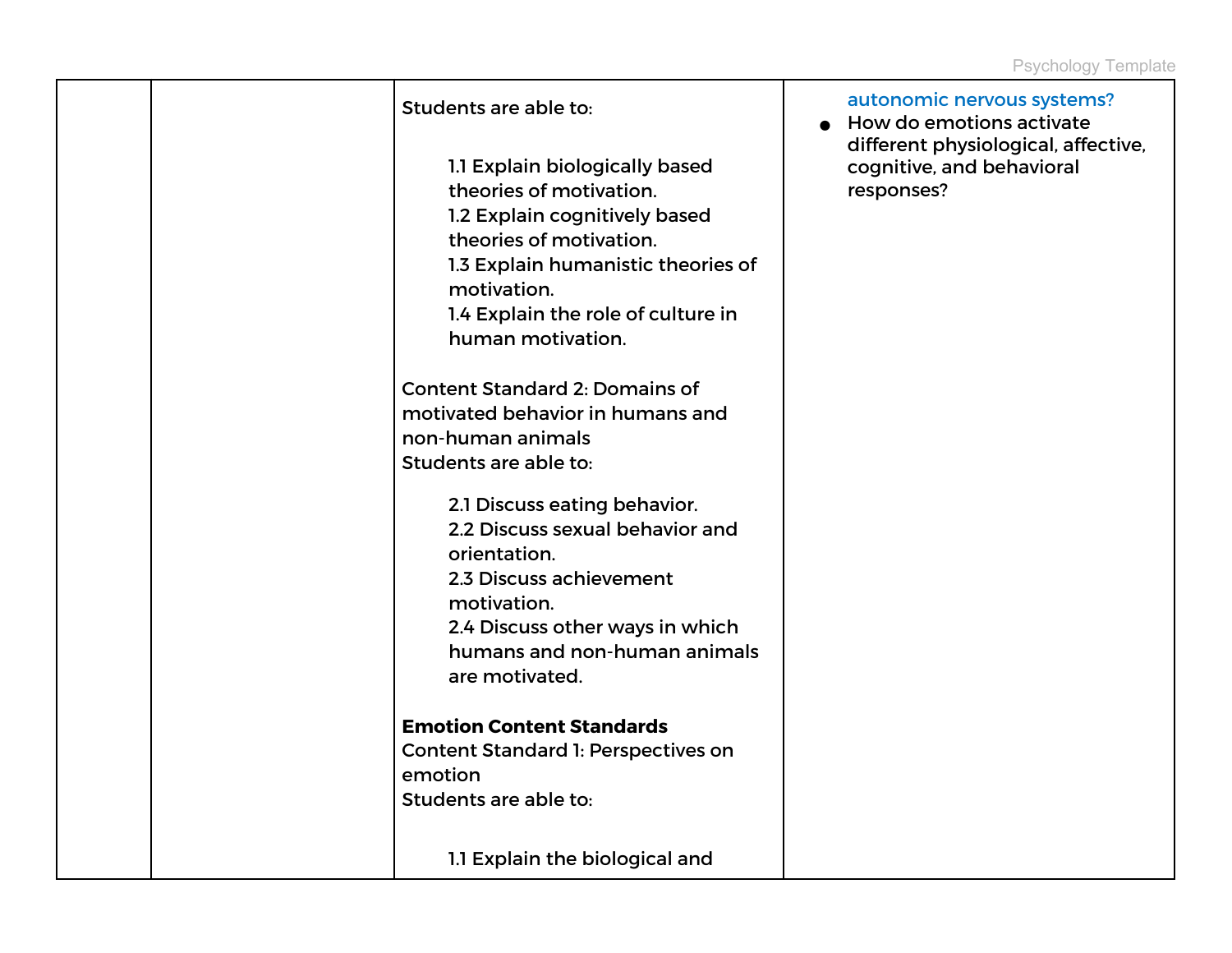|  | cognitive components of emotion.<br>1.2 Discuss psychological research<br>on basic human emotions.<br>1.3 Differentiate among theories of<br>emotional experience.                                                                   |  |
|--|--------------------------------------------------------------------------------------------------------------------------------------------------------------------------------------------------------------------------------------|--|
|  | <b>Content Standard 2: Emotional</b><br>interpretation and expression<br>Students are able to:<br>2.1 Explain how biological factors<br>influence emotional interpretation<br>and expression.<br>2.2 Explain how culture and         |  |
|  | gender influence emotional<br>interpretation and expression.<br>2.3 Explain how other<br>environmental factors influence<br>emotional interpretation and<br>expression.                                                              |  |
|  | <b>Content Standard 3: Domains of</b><br>emotional behavior<br>Students are able to:                                                                                                                                                 |  |
|  | 3.1 Identify biological and<br>environmental influences on the<br>expression and experience of<br>negative emotions, such as fear.<br>3.2 Identify biological and<br>environmental influences on the<br>expression and experience of |  |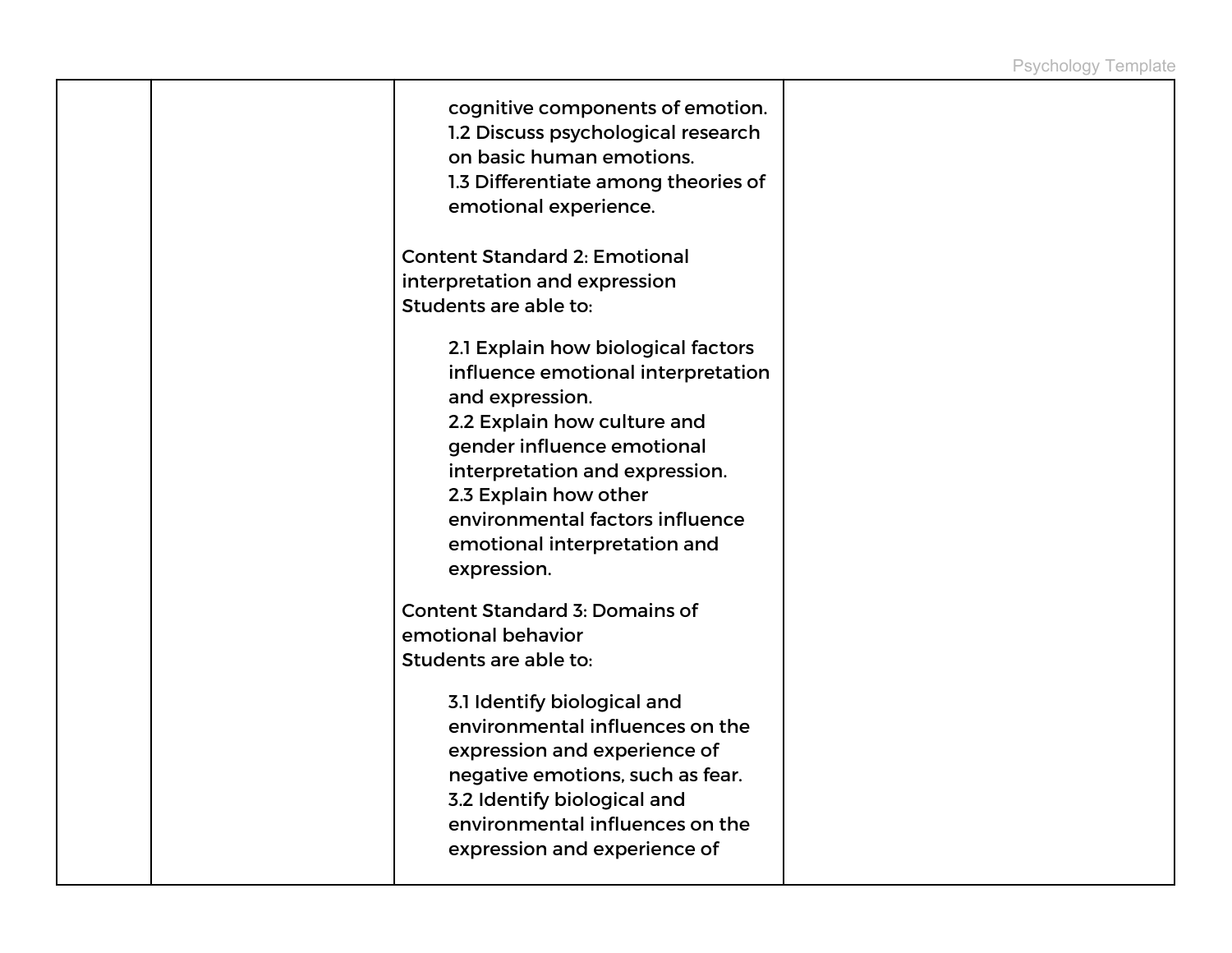| positive emotions, such as<br>happiness.                                                                                                                                                                                                                                                                                                                                                                                                                                                                                                                                                                                                                                                                                                                                         |                                                                                                                                                                                                                                                                                                                                                                                                                                                                                                                                                     |
|----------------------------------------------------------------------------------------------------------------------------------------------------------------------------------------------------------------------------------------------------------------------------------------------------------------------------------------------------------------------------------------------------------------------------------------------------------------------------------------------------------------------------------------------------------------------------------------------------------------------------------------------------------------------------------------------------------------------------------------------------------------------------------|-----------------------------------------------------------------------------------------------------------------------------------------------------------------------------------------------------------------------------------------------------------------------------------------------------------------------------------------------------------------------------------------------------------------------------------------------------------------------------------------------------------------------------------------------------|
| $8 - 10$<br>Lifespan Development<br><b>LifeSpan Development Content</b><br><b>Standards</b><br><b>Content Standard 1: Methods and issues</b><br>in lifespan development<br>Students are able to:<br>1.1 Explain the interaction of<br>environmental and biological<br>factors in development, including<br>the role of the brain in all aspects<br>of development.<br>1.2 Explain issues of<br>continuity/discontinuity and<br>stability/change.<br>1.3 Distinguish methods used to<br>study development.<br>1.4 Describe the role of sensitive<br>and critical periods in<br>development.<br>1.5 Discuss issues related to the end<br>of life.<br><b>Content Standard 2: Theories of life</b><br>span development<br>Students are able to:<br>2.1 Discuss theories of cognitive | What are some physical changes<br>associated with aging?<br>What are the stages of dying, and<br>how are they important to<br>adjusting or accepting death?<br>According to different theorists,<br>what stages of development do<br>all human being pass though as<br>they develop?<br>How much of my behavior is<br>influenced by nature and nurture?<br>How do individuals grow and<br>change physically, emotionally,<br>and intellectually?<br>What are the basic tenets of<br>Erikson's theory as they relate to<br>psychosocial development? |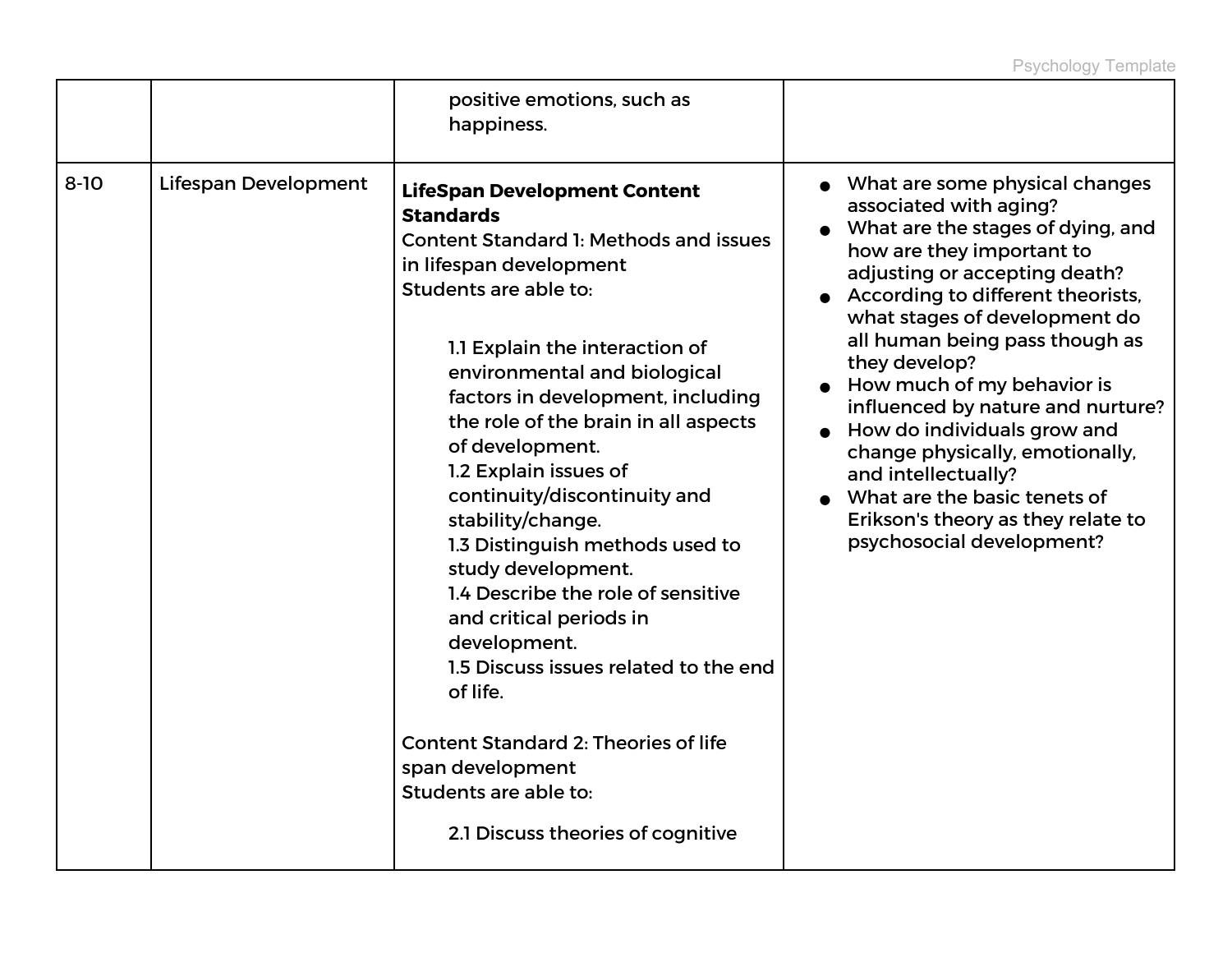|  | development.<br>2.2 Discuss theories of moral<br>development.<br>2.3 Discuss theories of social<br>development.<br><b>Content Standard 3: Prenatal</b><br>development and the newborn<br>Students are able to:<br>3.1 Describe physical development<br>from conception through birth and<br>identify influences on prenatal<br>development.<br>3.2 Describe newborns' reflexes, |  |
|--|---------------------------------------------------------------------------------------------------------------------------------------------------------------------------------------------------------------------------------------------------------------------------------------------------------------------------------------------------------------------------------|--|
|  | temperament, and abilities.<br>Content Standard 4: Infancy (i.e., the                                                                                                                                                                                                                                                                                                           |  |
|  | first two years of life)                                                                                                                                                                                                                                                                                                                                                        |  |
|  | Students are able to:                                                                                                                                                                                                                                                                                                                                                           |  |
|  | 4.1 Describe physical and motor<br>development.<br>4.2 Describe how infant perceptual<br>abilities and intelligence develop.<br>4.3 Describe the development of<br>attachment and the role of the<br>caregiver.<br>4.4 Describe the development of<br>communication and language.<br><b>Content Standard 5: Childhood</b>                                                       |  |
|  | Students are able to:                                                                                                                                                                                                                                                                                                                                                           |  |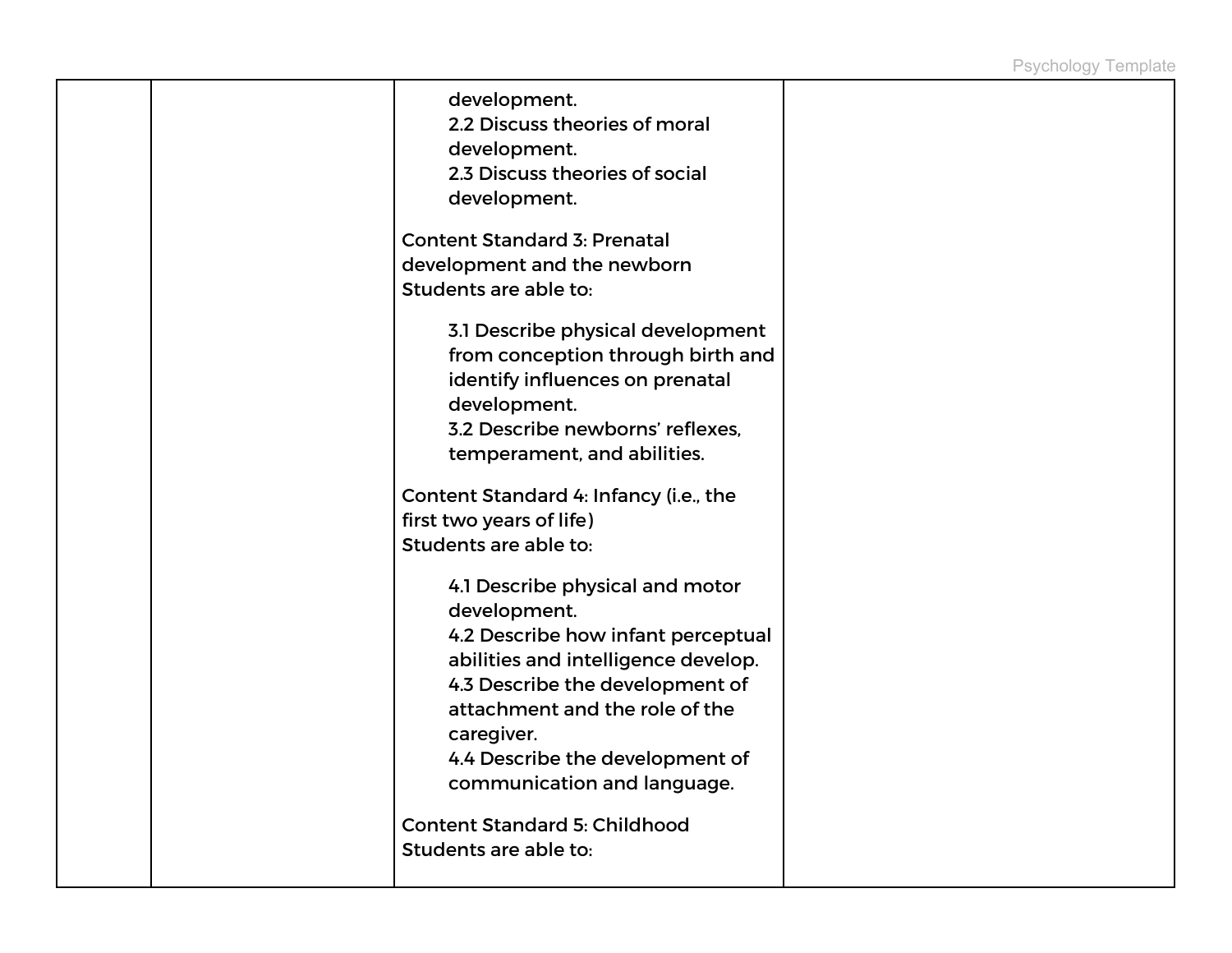|       |             | 5.1 Describe physical and motor<br>development.<br>5.2 Describe how memory and<br>thinking ability develops.<br>5.3 Describe social, cultural, and<br>emotional development through<br>childhood.<br><b>Content Standard 6: Adolescence</b><br>Students are able to:<br>6.1 Identify major physical changes.<br>6.2 Describe the development of<br>reasoning and morality.<br>6.3 Describe identity formation.<br>6.4 Discuss the role of family and<br>peers in adolescent development.<br><b>Content Standard 7: Adulthood and</b><br>aging<br>Students are able to:<br>7.1 Identify major physical changes<br>associated with adulthood and<br>aging.<br>7.2 Describe cognitive changes in<br>adulthood and aging.<br>7.3 Discuss social, cultural, and<br>emotional issues in aging. |                                                       |
|-------|-------------|------------------------------------------------------------------------------------------------------------------------------------------------------------------------------------------------------------------------------------------------------------------------------------------------------------------------------------------------------------------------------------------------------------------------------------------------------------------------------------------------------------------------------------------------------------------------------------------------------------------------------------------------------------------------------------------------------------------------------------------------------------------------------------------|-------------------------------------------------------|
| $3-5$ | Personality | <b>Personality Content Standards</b>                                                                                                                                                                                                                                                                                                                                                                                                                                                                                                                                                                                                                                                                                                                                                     | What is personality?<br>What are the major schools of |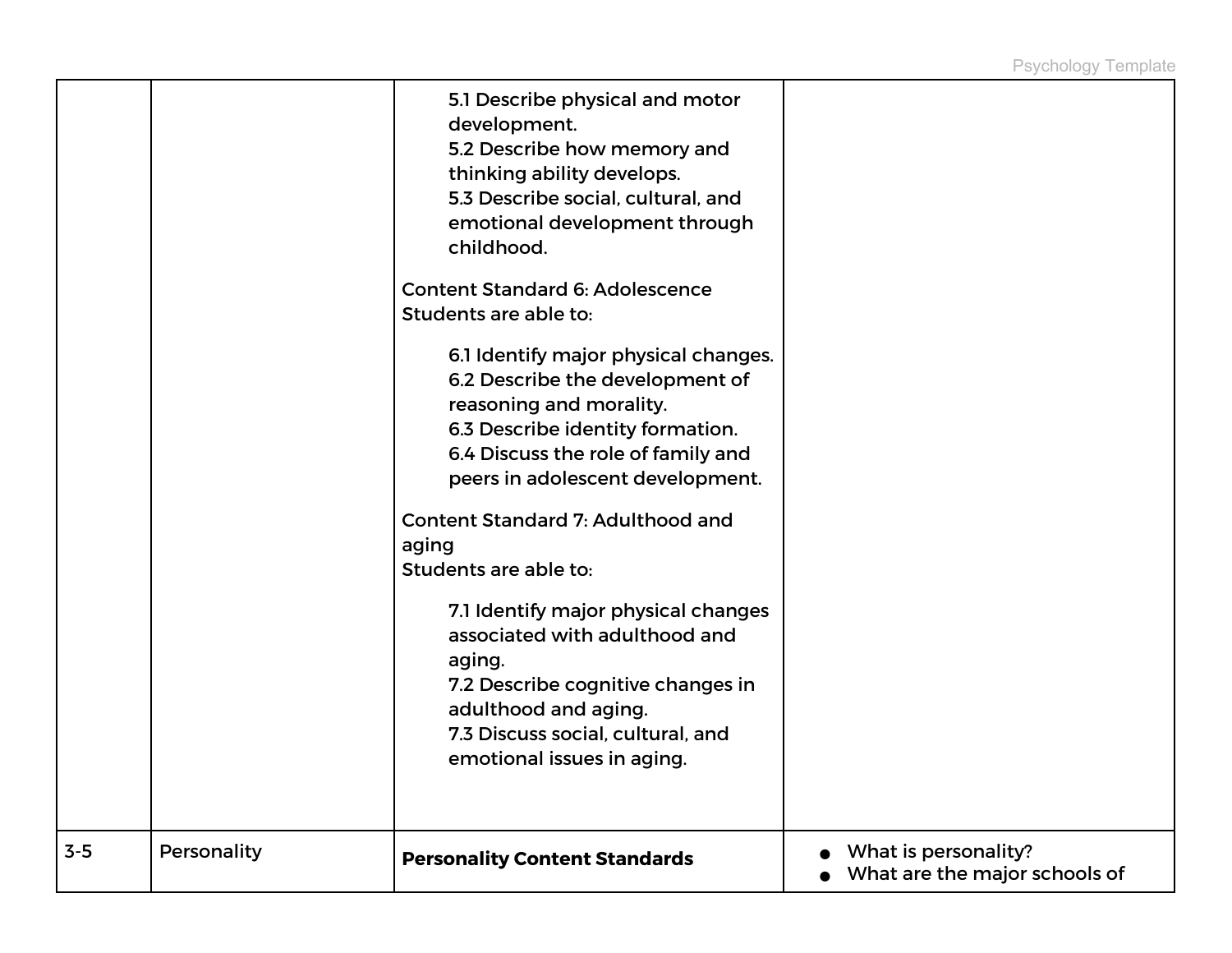| Content Standard 1: Perspectives on<br>personality<br>Students are able to:<br>1.1 Evaluate psychodynamic<br>theories.<br>1.2 Evaluate trait theories.<br>1.3 Evaluate humanistic theories.<br>1.4 Evaluate social-cognitive<br>theories. | personality theory?<br>• What contributions did early<br>psychologists make to<br>understanding personality?<br>How does understanding<br>personality theory help us to<br>effectively deal with and<br>understand the world around us<br>and also understand ourselves?<br>• What are the key features of<br>different types of personality<br>assessments? |
|-------------------------------------------------------------------------------------------------------------------------------------------------------------------------------------------------------------------------------------------|--------------------------------------------------------------------------------------------------------------------------------------------------------------------------------------------------------------------------------------------------------------------------------------------------------------------------------------------------------------|
| <b>Content Standard 2: Assessment of</b><br>personality<br>Students are able to:                                                                                                                                                          |                                                                                                                                                                                                                                                                                                                                                              |
| 2.1 Differentiate personality<br>assessment techniques.<br>2.2 Discuss the reliability and<br>validity of personality assessment<br>techniques.                                                                                           |                                                                                                                                                                                                                                                                                                                                                              |
| <b>Content Standard 3: Issues in</b>                                                                                                                                                                                                      |                                                                                                                                                                                                                                                                                                                                                              |
| personality                                                                                                                                                                                                                               |                                                                                                                                                                                                                                                                                                                                                              |
| Students are able to:                                                                                                                                                                                                                     |                                                                                                                                                                                                                                                                                                                                                              |
| 3.1 Discuss biological and<br>situational influences.<br>3.2 Discuss stability and change.<br>3.3 Discuss connections to health<br>and work.<br>3.4 Discuss self-concept.                                                                 |                                                                                                                                                                                                                                                                                                                                                              |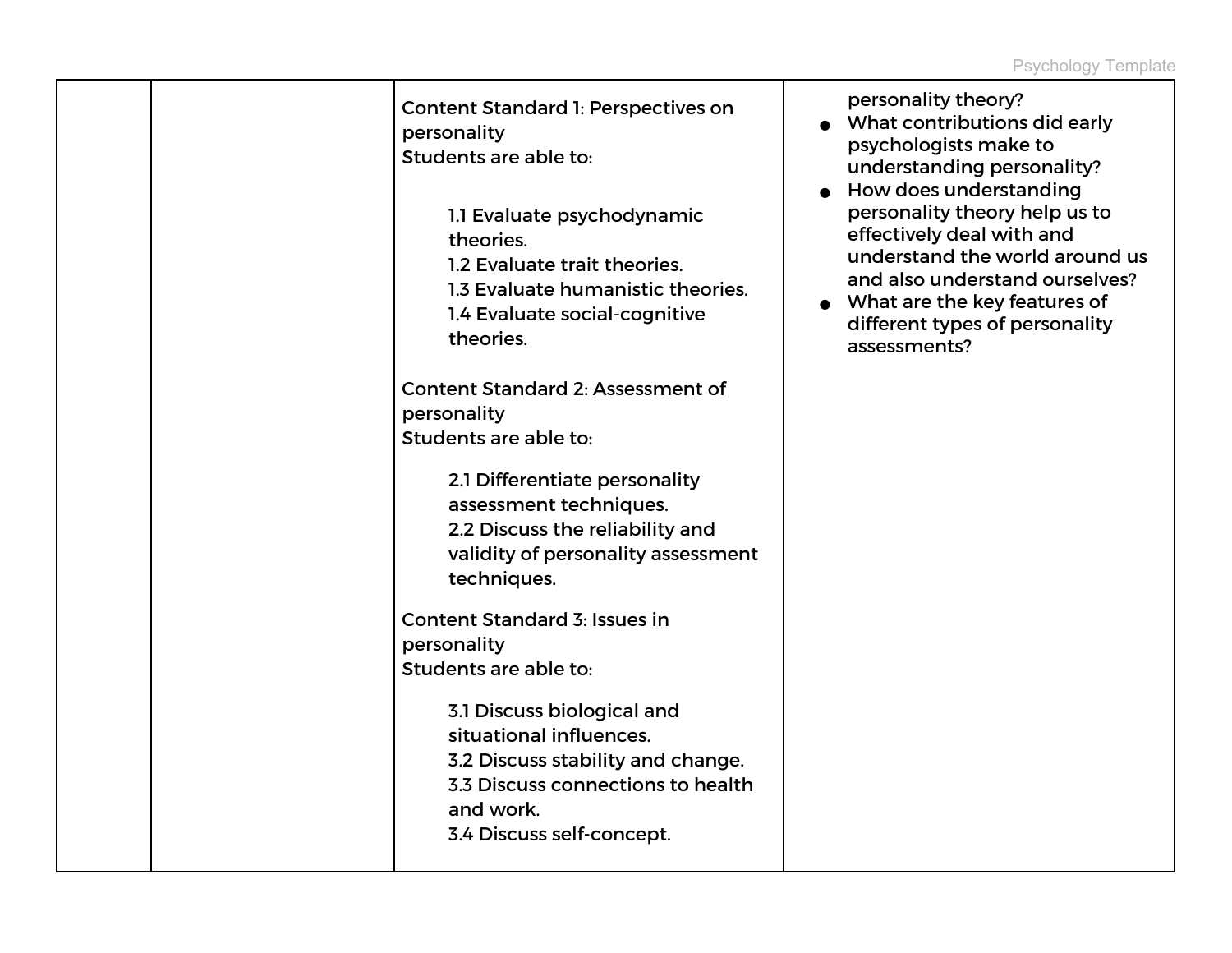|          |                                          | 3.5 Analyze how individualistic and<br>collectivistic cultural perspectives<br>relate to personality.                                                                                                                                                                                                                                                                                                                                                                                                                                                                                                                                                                                                                                                                                                                              |                                                                                                                                                                                                                                                                                                                                                                                                                                                                                          |
|----------|------------------------------------------|------------------------------------------------------------------------------------------------------------------------------------------------------------------------------------------------------------------------------------------------------------------------------------------------------------------------------------------------------------------------------------------------------------------------------------------------------------------------------------------------------------------------------------------------------------------------------------------------------------------------------------------------------------------------------------------------------------------------------------------------------------------------------------------------------------------------------------|------------------------------------------------------------------------------------------------------------------------------------------------------------------------------------------------------------------------------------------------------------------------------------------------------------------------------------------------------------------------------------------------------------------------------------------------------------------------------------------|
| $8 - 10$ | <b>Disorders and</b><br><b>Treatment</b> | <b>Psychological Disorders Content</b><br><b>Standards</b><br><b>Content Standard 1: Perspectives on</b><br>abnormal behavior<br>Students are able to:<br>1.1 Define psychologically abnormal<br>behavior.<br>1.2 Describe historical and cross-<br>cultural views of abnormality.<br>1.3 Describe major models of<br>abnormality.<br>1.4 Discuss how stigma relates to<br>abnormal behavior.<br>1.5 Discuss the impact of<br>psychological disorders on the<br>individual, family, and society.<br><b>Content Standard 2: Categories of</b><br>psychological disorders<br>Students are able to:<br>2.1 Describe the classification of<br>psychological disorders.<br>2.2 Discuss the challenges<br>associated with diagnosis.<br>2.3 Describe symptoms and causes<br>of major categories of<br>psychological disorders (including | time?<br>What are various types of<br>treatment of mental illness?<br>(Would be helpful if we cover a<br>few well and leave a few of the<br>details to AP class.)<br>What is psychotherapy?<br>How do psychologists, clinicians,<br>psychiatrists, therapists work to<br>treat people with mental<br>disorders?<br>How do different approaches to<br>psychology influence diagnosis<br>and treatment of psychological<br>disorders?<br>What are some common causes<br>of mental illness? |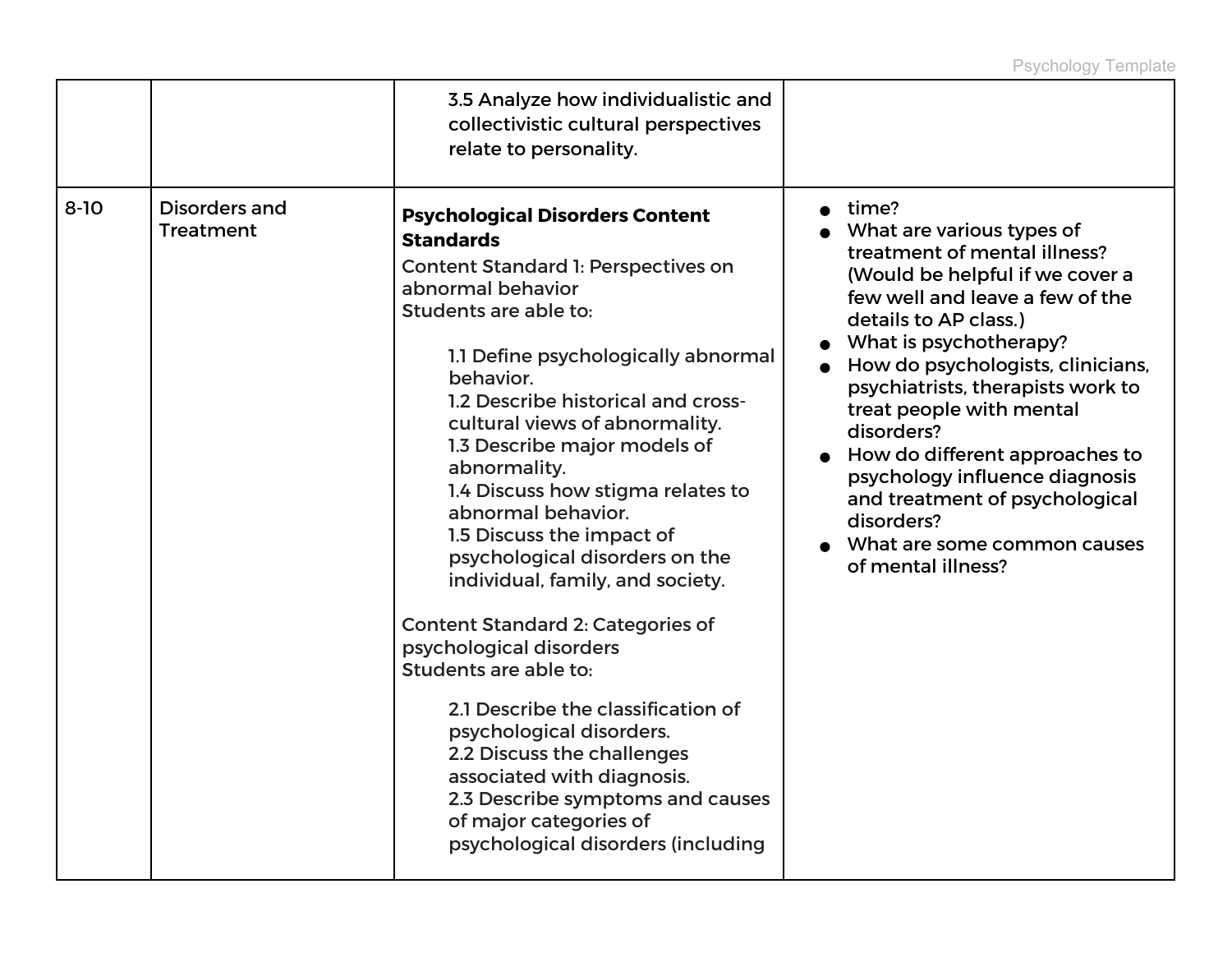| schizophrenic, mood, anxiety, and<br>personality disorders).<br>2.4 Evaluate how different factors<br>influence an individual's<br>experience of psychological<br>disorders.                                                          |  |
|---------------------------------------------------------------------------------------------------------------------------------------------------------------------------------------------------------------------------------------|--|
| <b>Treatment of Psychological Disorders</b><br><b>Content Standards</b>                                                                                                                                                               |  |
| <b>Content Standard 1: Perspectives on</b><br>treatment<br>Students are able to:                                                                                                                                                      |  |
| 1.1 Explain how psychological<br>treatments have changed over<br>time and among cultures.<br>1.2 Match methods of treatment to<br>psychological perspectives.<br>1.3 Explain why psychologists use a<br>variety of treatment options. |  |
| <b>Content Standard 2: Categories of</b><br>treatment and types of treatment<br>providers<br>Students are able to:                                                                                                                    |  |
| 2.1 Identify biomedical treatments.<br>2.2 Identify psychological<br>treatments.<br>2.3 Describe appropriate<br>treatments for different age<br>groups.<br>2.4 Evaluate the efficacy of<br>treatments for particular disorders.       |  |